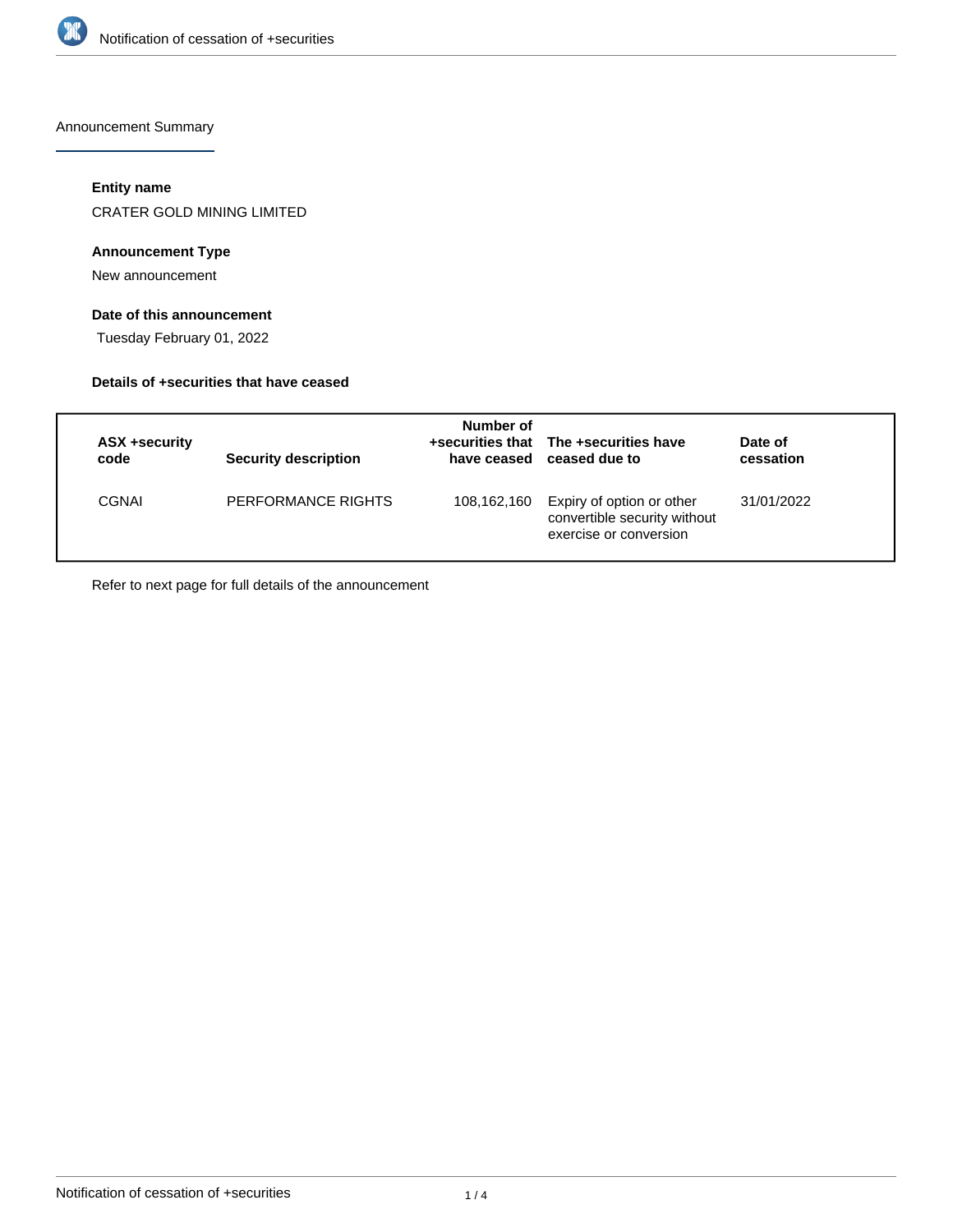

Part 1 - Announcement Details

## **1.1 Name of +Entity**

CRATER GOLD MINING LIMITED

We (the entity named above) provide the following information about our issued capital.

**1.2 Registered Number Type** ABN

**Registration Number** 75067519779

**1.3 ASX issuer code CGN** 

**1.4 The announcement is** New announcement

# **1.5 Date of this announcement**

1/2/2022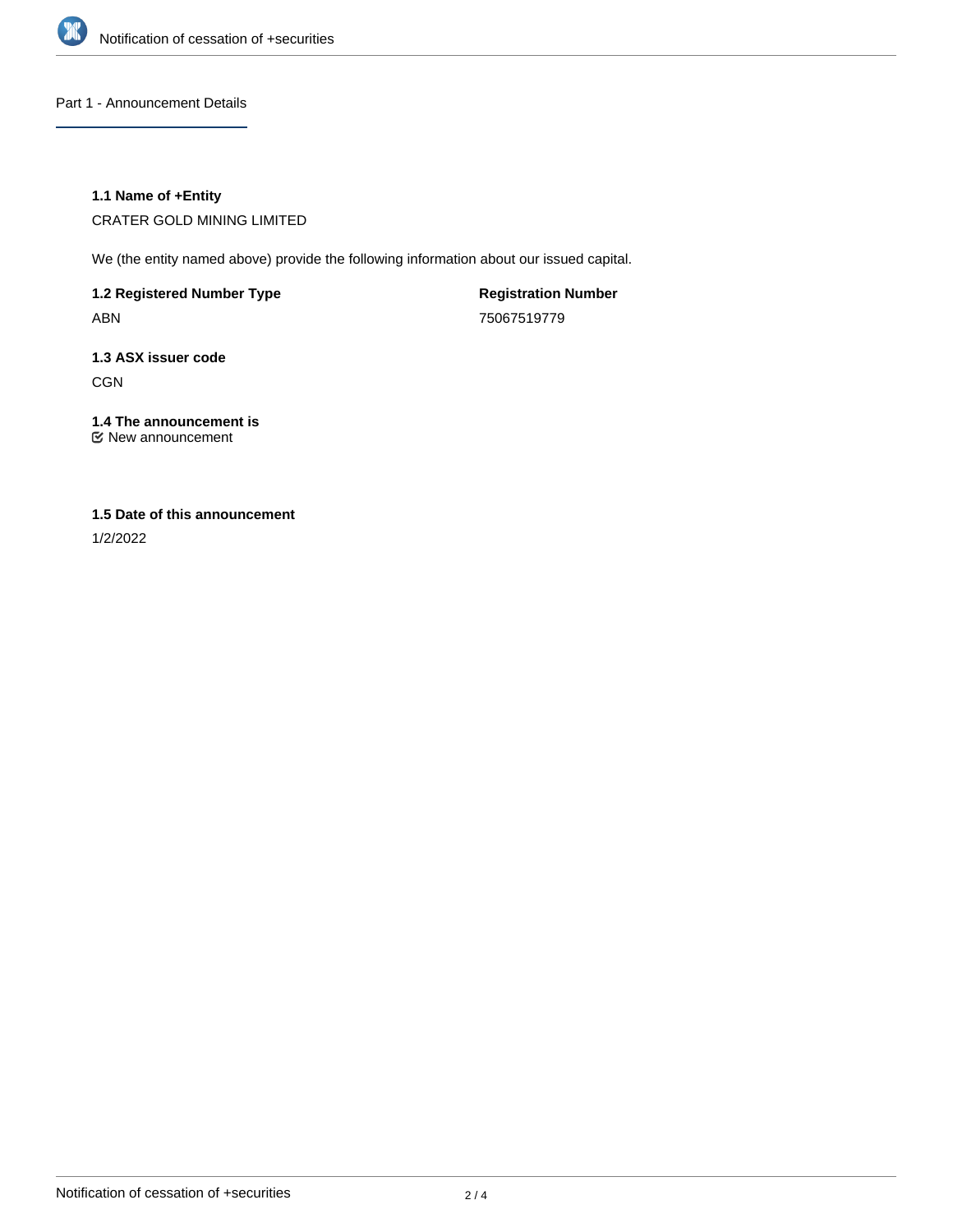

#### Part 2 - Details of +equity securities or +debt securities that have ceased

# **ASX +Security Code and Description**

CGNAI : PERFORMANCE RIGHTS

# **Unquoted +equity securities that have ceased**

**Number of securities that have ceased**

108,162,160

# **Reason for cessation** Expiry of option or other convertible security without exercise or conversion

**Date of cessation**

31/1/2022

**Is the entity paying any consideration for the cessation?** No

#### **Any other information the entity wishes to notify to ASX about the cessation?**